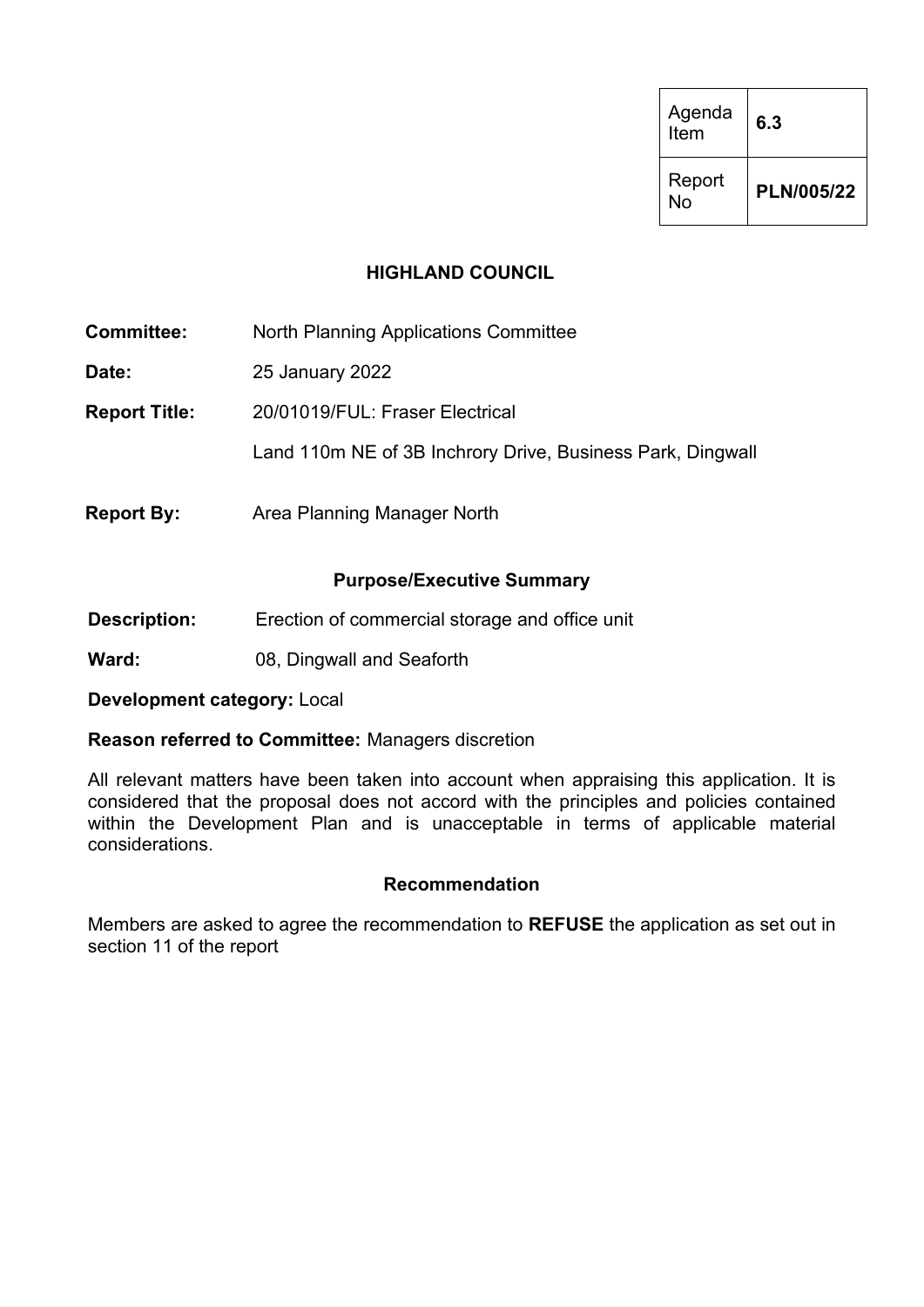## **1. PROPOSED DEVELOPMENT**

- 1.1 The proposal is to erect a commercial storage and office unit, with associated access and parking. It Is a standard steel profile structure measuring approx. 30m x 20m, and will be finished in dark grey Kingspan panels with red doors and windows.
- 1.2 The parking and main entrance area will be off the north elevation, with a service area to the rear (south) elevation. There is a large set back off both Inchrory Drive (to the south) and Druimchat Ave (to the east) to enable the existing landscaping to be augmented.
- 1.3 A new access into the site will be formed off Druimchat View.
- 1.4 Pre Application Consultation: none
- 1.5 Supporting Information: design statement
- 1.6 Variations: none

#### **2. SITE DESCRIPTION**

- 2.1 The site is located on the corner of Inchrory Drive and Druimchat Ave within Dingwall Business Park. There is existing landscaping alongside the public roads. The site itself is level in nature and is overgrown and unkept grassland. The site lies within Phase 2 of the Dingwall business park.
- 2.2 The sites immediately to the west and north are currently vacant.

#### **3. PLANNING HISTORY**

- 3.1 19/04687/FUL Erection of office/workshop building (linked application on nearby site). This application is also on the agenda for this **Committee** Pending
- 3.2 21/05232/PIP Erection of office and workshop building, installation of storage unit and associated parking arrangements (linked application on nearby site). This application will be assessed at a future Committee.

#### **4. PUBLIC PARTICIPATION**

4.1 Advertised: neighbour

Date Advertised: 27/03/2020

Representation deadline: 04/04/2020

No representations received

**Pending**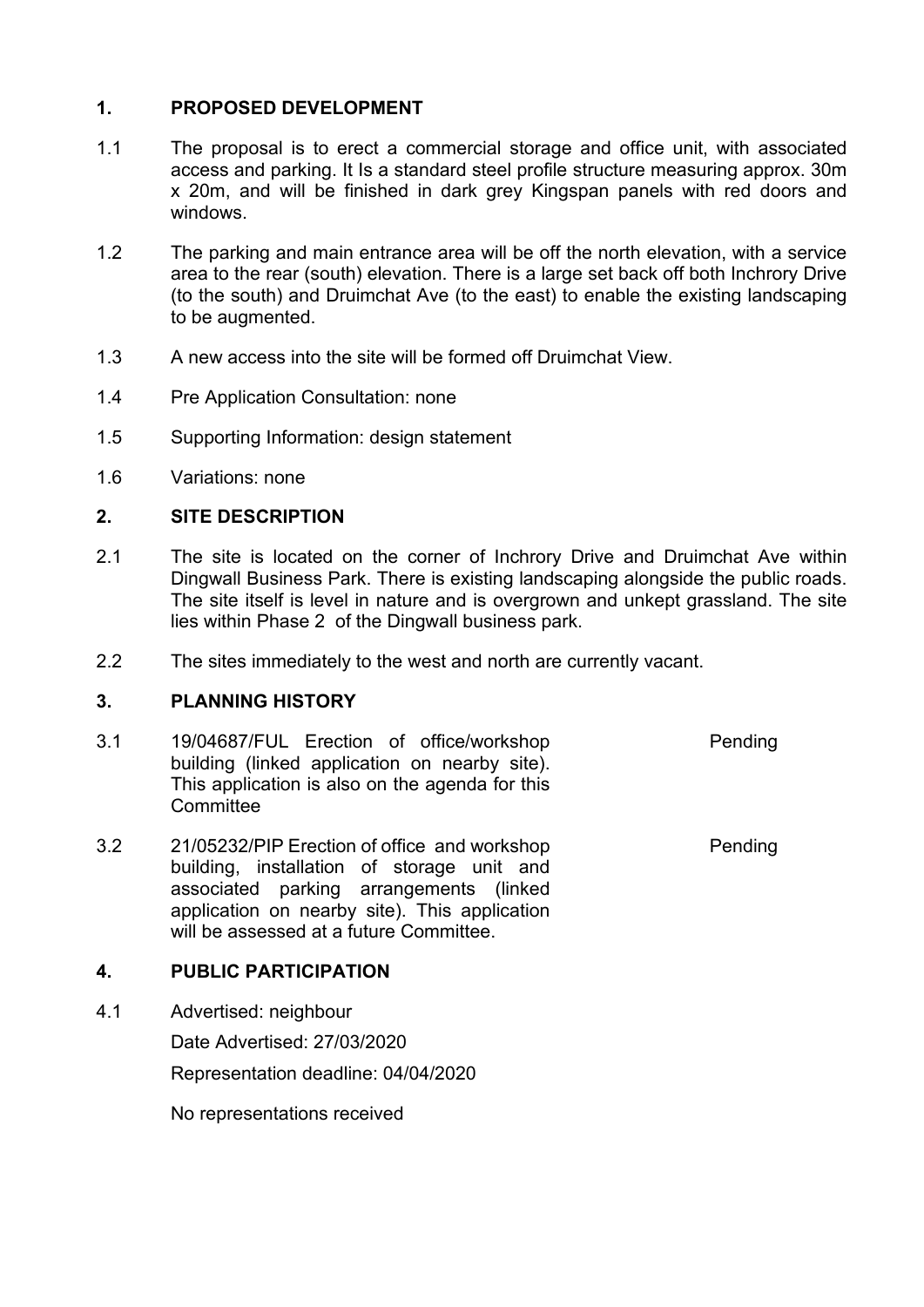## **5. CONSULTATIONS**

- 5.1 **Transport Planning** have no objection subject to the access layout being shown on a scaled, dimensioned drawing; the visibility splay being shown on a drawing; the waste and recycling area being shown on a drawing; parking discrepancy in that 7 spaces are shown but it is stated that 9 are provided; no cycle paring is shown (but is required), and no drainage drawings are provided.
- 5.2 **Flood Risk Management Team** objects on the grounds of flood risk. The embankments around Dingwall Business Park are considered to be 'informal flood defences', and the structural condition and design standard of the informal flood defences are unknown and uncontrolled. As such, a level of risk to any proposed development behind or potentially benefitting from the informal flood defences cannot be ruled out. Informal flood defences should be considered within the context of the SPP risk framework as if the scheme did not exist

SEPA's flood mapping shows that Dingwall Business Park is informally protected on at least 3 sides from flooding of the River Peffery's flood plain by the informal flood defences. A recent Flood Study broadly agrees with SEPA's flood data, confirming that the business park lies almost entirely within the 1 in 200 year storm event flood extent.

The Business Park may be at a medium to high likelihood of flooding. This level of risk is unacceptable for this type of development under the SPP. . Whilst there are not concerns about significant flood risk to existing properties, the standard of protection does not meet the requirements for future development

The Flood Risk Management Team will maintain its objection until such time as an appropriate resolution is reached to ensure adequate flood protection of the business park in perpetuity.

Suitable drainage information is required for a development of this size.

5.3 **SEPA** object of the grounds of flooding. Until recently, it was thought that the flood bund constituted a formal flood prevention scheme. While not brought forward under flood risk legislation, it was built by the then Council (and another public body - Highlands and Islands Enterprise) for the specific purpose of flood protection. It has also recently emerged that the flood bund was sold to individual owners of plots so that the flood bund is now in multiple private ownership, and is no longer maintained as a flood bund and its structural integrity may already have been compromised.

As a result SEPA now consider the embankments bordering the business park to be an informal flood defence. Whether the bund is considered a formal flood scheme or not is very significant in relation to the acceptability of this development. and for the further development of the business park as a whole.

Any development located behind and 'protected' by informal embankments could be vulnerable due to the potential for embankment failure and/or overtopping. There is also a risk to areas behind informal embankments if the standard of protection degrades over time, either due to lack of maintenance, structural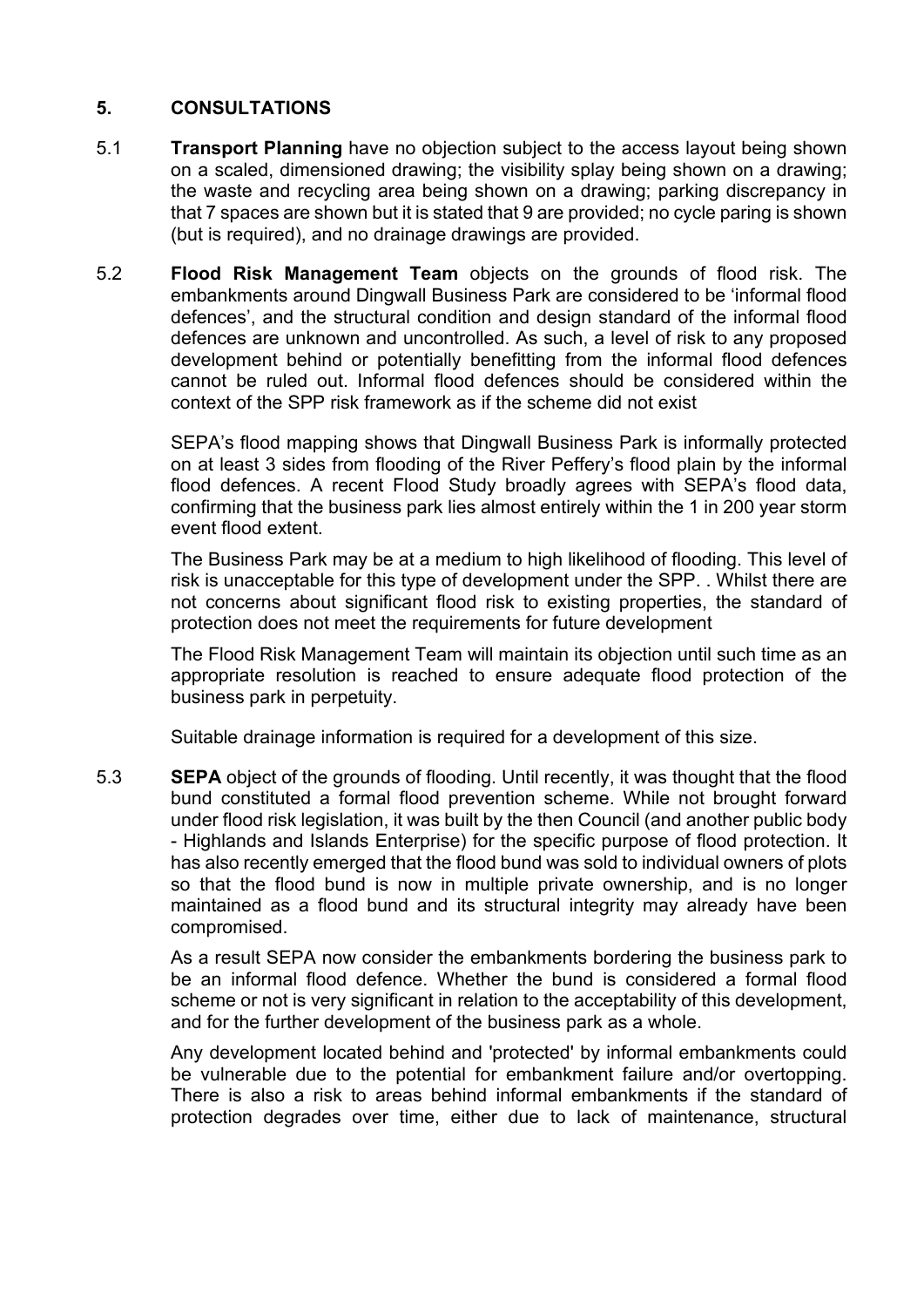degradation or the effects of climate change. In cases when such structures are overtopped and/or fail, areas behind them are at greater risk than they would have been otherwise as sudden and rapid inundation can occur, with extremely high velocities and forces.

With regards to Scottish Planning Policy (SPP), any protection offered by informal flood defences would not be taken into account when considering development behind or benefitting from them. Such proposals would be considered within the context of the SPP risk framework as if the embankments did not exist. SEPA therefore consider that the business park is at medium to high risk of flooding from the River Peffery and object on flood risk grounds.

SEPA would only be able to withdraw their objection if relevant works were undertaken to formalise the bund and an ongoing maintenance regime is established and adopted by the Council as formal flood works to ensure the integrity of the bund in perpetuity.

It would also need to be demonstrated that all three sections of the existing flood bund have adequate geotechnical stability and provide at least a 1 in 200 year standard of protection to the Business Park.

## **6. DEVELOPMENT PLAN POLICY**

The following policies are relevant to the assessment of the application

## 6.1 **Highland Wide Local Development Plan 2012**

- 28 Sustainable Design
- 29 Design Quality and Place-making
- 30 Physical Constraints
- 41 Business and Industrial Land
- 64 Flood Risk
- 65 Waste Water Treatment
- 66 Surface Water Drainage

# 6.2 **Inner Moray Firth Local Development Plan 2015**

Within Settlement Development Area; no site specific policies apply.

# 6.3 **Highland Council Supplementary Planning Policy Guidance**

Flood Risk and Drainage Impact Assessment (Jan 2013) Physical Constraints (March 2013)

## **7. OTHER MATERIAL POLICY CONSIDERATIONS**

## 7.1 **Scottish Government Planning Policy and Guidance**

Scottish Planning Policy 2014 (as revised 2020)

## **8. PLANNING APPRAISAL**

8.1 Section 25 of the Town and Country Planning (Scotland) Act 1997 requires planning applications to be determined in accordance with the development plan unless material considerations indicate otherwise.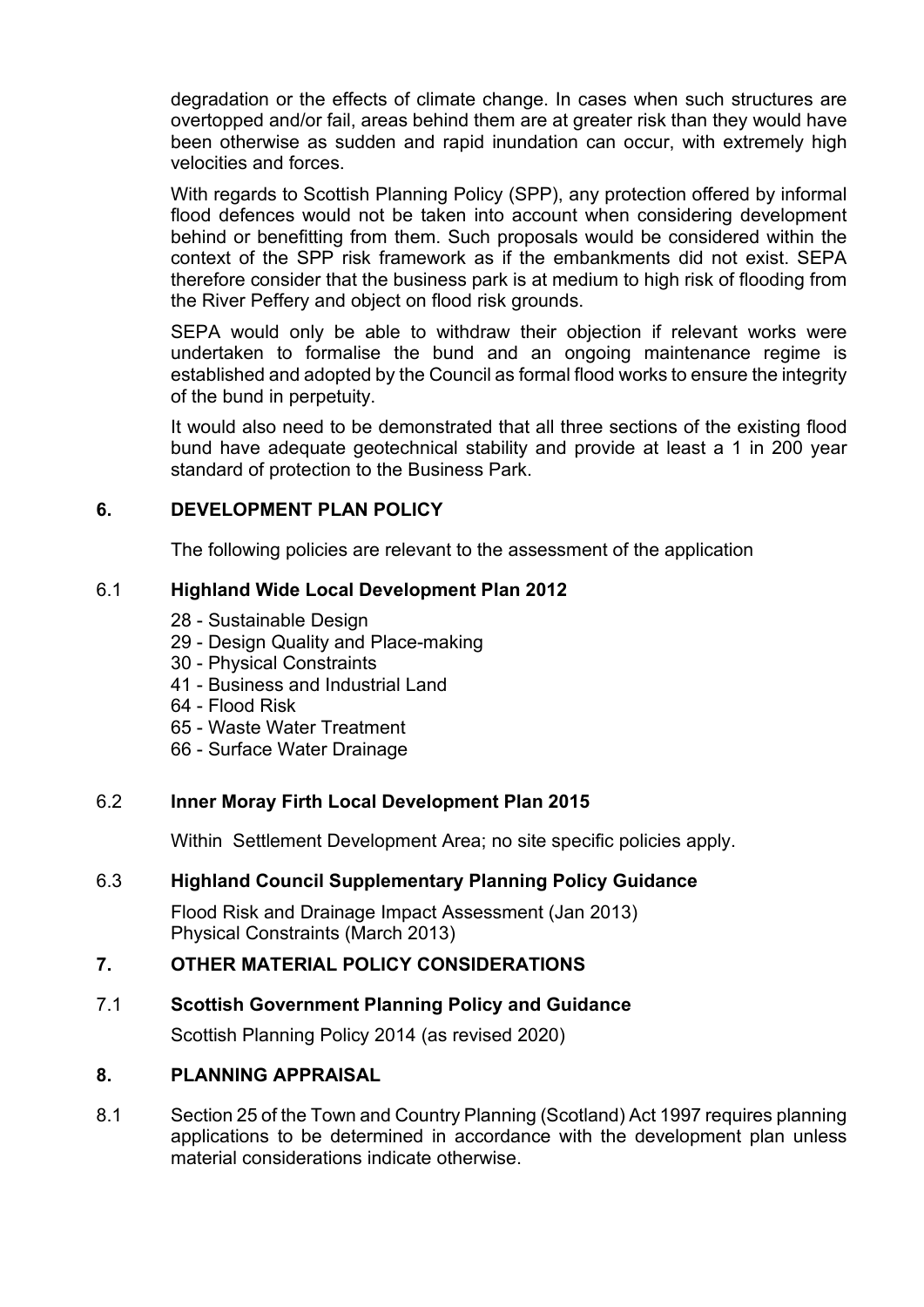### **Determining Issues**

8.2 This means that the application requires to be assessed against all policies of the Development Plan relevant to the application, all national and local policy guidance and all other material considerations relevant to the application.

### **Planning Considerations**

- 8.3 The key considerations in this case are:
	- a) compliance with the development plan and other planning policy
	- b) flood risk
	- c) design and layout
	- d) any other material considerations.

### **Development plan/other planning policy**

8.4 The site lies within Dingwall Business Park, and as such the proposed commercial storage and office unit is an appropriate use, and accords with Policy 41 which directs business and industrial users to specified business and industrial sites.

### **Flood Risk**

- 8.5 Policy 30, Physical Constraints and its associated supplementary guidance aim to provide developers with up to date information regarding physical constraints to development, and to ensure proposed developments do not adversely affect human health and safety or pose risk to safeguarded sites. Where a proposed development is affected by any of the listed constraints, developers must demonstrate compatibility with the constraint or outline appropriate mitigation measures to be provided. One of the listed constraints is flood risk.
- 8.6 Policy 64 specifically relates to flood risk, and requires development to avoid areas susceptible to flooding and promotes sustainable flood management. Development proposals within or bordering medium to high flood risk areas will need to demonstrate compliance with SPP through the submission of suitable information.
- 8.7 Dingwall Business Park lies on the River Peffery Flood Plain, and accordingly an embankment was erected around the perimeter of the Business Park as part of the development of the land for business purposes in the 1980's. The Business Park has since been extended to the west, and a further embankment erected around the newer section (around the year 2000). It has recently transpired that these embankments do not form a formal flood defence, although they do provide the properties within the park a certain degree of flood protection. SPP requires that any new developments demonstrate that they avoid areas of flood risk, and any protection offered by informal flood defences is not considered when assessing development located behind or said to be benefitting from them.
- 8.8 A study of the current condition of the flood embankments around Dingwall Business Park and the level of protection they provide was commissioned by HIE in July 2021, and the findings are now available.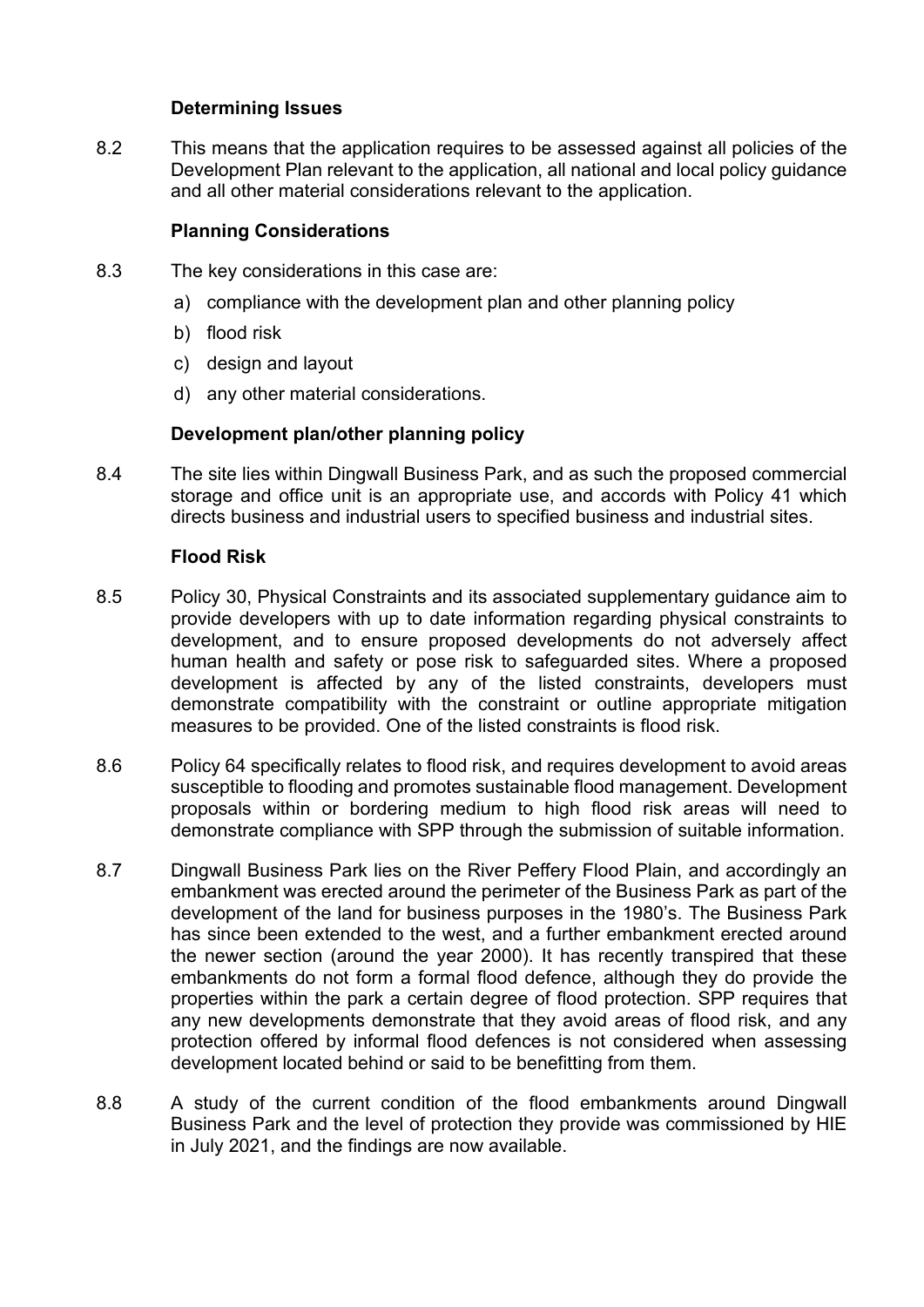- 8.9 This used GIS files of various flood extents to determine the peak water levels around the perimeter of the business park for a variety of flood events. The files contain information on the elevation the water from the River Peffery will reach when it breaches its banks for the various flood events around the business park. These flood extents have been used to create a long section for each embankment at the point where the water level rise appears to meet each of the 4 embankments. This high point for the various events has then been adapted as representing the peak water level.
- 8.10 The major flood related potential failure modes are overtopping, instability of the embankment, and internal erosion.
- 8.11 The flood extents for flood events with an annual exceedance of 1 in 200 AEP, 1 in 200 AEP plus climate change and 1 in 1000 AEP indicate that overtopping of the flood embankment may occur at the far north eastern corner of the business park.
- 8.12 There are a significant number of well-established trees located around the perimeter of the business park. It is considered that their root systems will have had an impact on the properties of the embankment, including the moisture content of the soils and the structure of the soil, causing internal erosion.
- 8.13 Typically, tree toppling would not normally be included in an assessment, unless the trees are very large in proportion to the embankment and the flood reaches the embankment crest. In this case due to the number of large well-established trees located along the crest of the embankments, and the relatively low height of the embankments, there is the potential that if a tree came down during a single event it could lead to a breach of the embankment
- 8.14 Other failure modes which are not deemed credible so have been excluded include slope stability, internal erosion due to a hydraulic structure in the embankment, and internal erosion through the foundation.
- 8.15 The annual probability of failure of the northern embankment is the highest. This is attributed to overtopping and internal erosion due to the presence of tree roots. There is also a low spot in the far north eastern corner of the site (6.50m AOD).
- 8.16 During the 1 in 200 AEP event water will enter the business park at the north eastern corner of the site. The long sections for all events modelled indicate the water level rise could reach 6.70 m AOD and 7.11m AOD over the eastern and northern embankments respectively. Typically an overtopping depth of 300mm can be sufficient to fail an earth embankment if the duration of the event is long enough. With the low point identified at 6.5m AOD, and a water level rise of 6.7m and 7.11m AOD, there is a high probability of failure of the embankment. The longer the time of overtopping, the higher the probability of scour erosion. The model has assumed that the overtopping will be for 2 hours, which is a favourable condition, as it could be for much longer.
- 8.17 There is also a possibility of failure from internal erosion due to the presence of tree roots. There are a significant number of large trees on the crest of the embankments resulting in a possibility of a continuous defect. If dead trees were present in any of the embankments this number would increase further.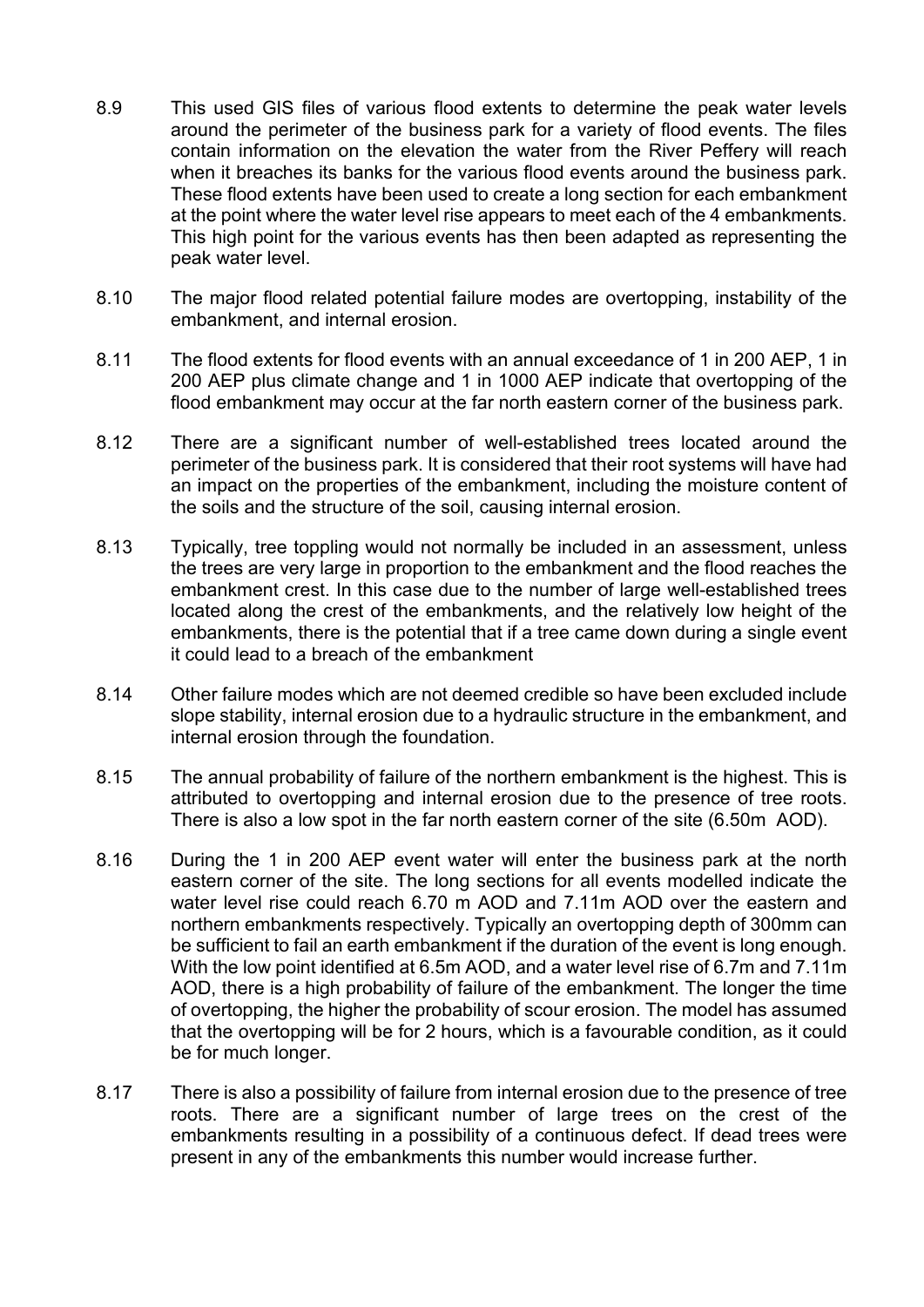- 8.18 The results of this assessment show that the existing embankments do not offer the level of protection required for any future development. In addition, ownership of the flood bunds lies with various adjoining landowners around the periphery of the park so maintenance can not be controlled.
- 8.19 SPP says (para 263) that in medium to high flood risk areas (greater than 1:200 years) land in built up areas may be suitable for industrial and commercial development provided flood protection measures to the appropriate standard already existing and are maintained, are under construction, or are a planned measure in a current flood risk management plan. Informal flood defences should be considered as if the scheme did not exist. Furthermore, the planning system should prevent development which would have a significant probability of being affected by flooding.
- 8.20 Accordingly, this proposal fails to comply with SPP, and also fails to accord with Policies 30 and 64 of the Highland-wide Local Development Plan, since it lies within an area at risk of flooding. Although there are informal flood prevention measures in situ in the form of embankments which offer a degree of protection to existing property, these do not afford the required level of protection for future development. Furthermore, the embankments are within assorted ownership, with no measures in place to ensure their maintenance and prevent further deterioration. As such, any development behind the flood bunds could be vulnerable to flooding and accordingly can not be supported.

### **Design and Layout**

- 8.21 The proposal occupies a corner site, at the junction of Inchrory Drive and Druimchat View within the wider context of Dingwall Business Park. The plots to the west and to the north are as yet undeveloped. There is existing landscaping around the roadside boundaries.
- 8.22 The existing units on the Business Park are of assorted design and materials. This proposal is for a steel portal framed industrial unit, finished in dark grey profiled cladding with red doors and windows. This is not atypical of some of the existing units in the vicinity, and the design and materials can be supported.
- 8.23 This complies with Policy 28 which assesses development according to a number of factors, including demonstrating sensitive siting and high quality design in keeping with the local character, and making use of appropriate materials.
- 8.24 The unit will be well set back within the plot, providing space for additional landscaping to reinforce the existing roadside trees. A condition should be used to ensure that this is achieved, should the proposal be otherwise found capable of achieving support.
- 8.25 The new access off Druimchat View will terminate at the west plot boundary, and an indicative access is shown continuing from this location into the adjoining plot. It is appropriate that access to the adjoining plot is maintained to facilitate its development at some point in the future. This area is, however, also shown as the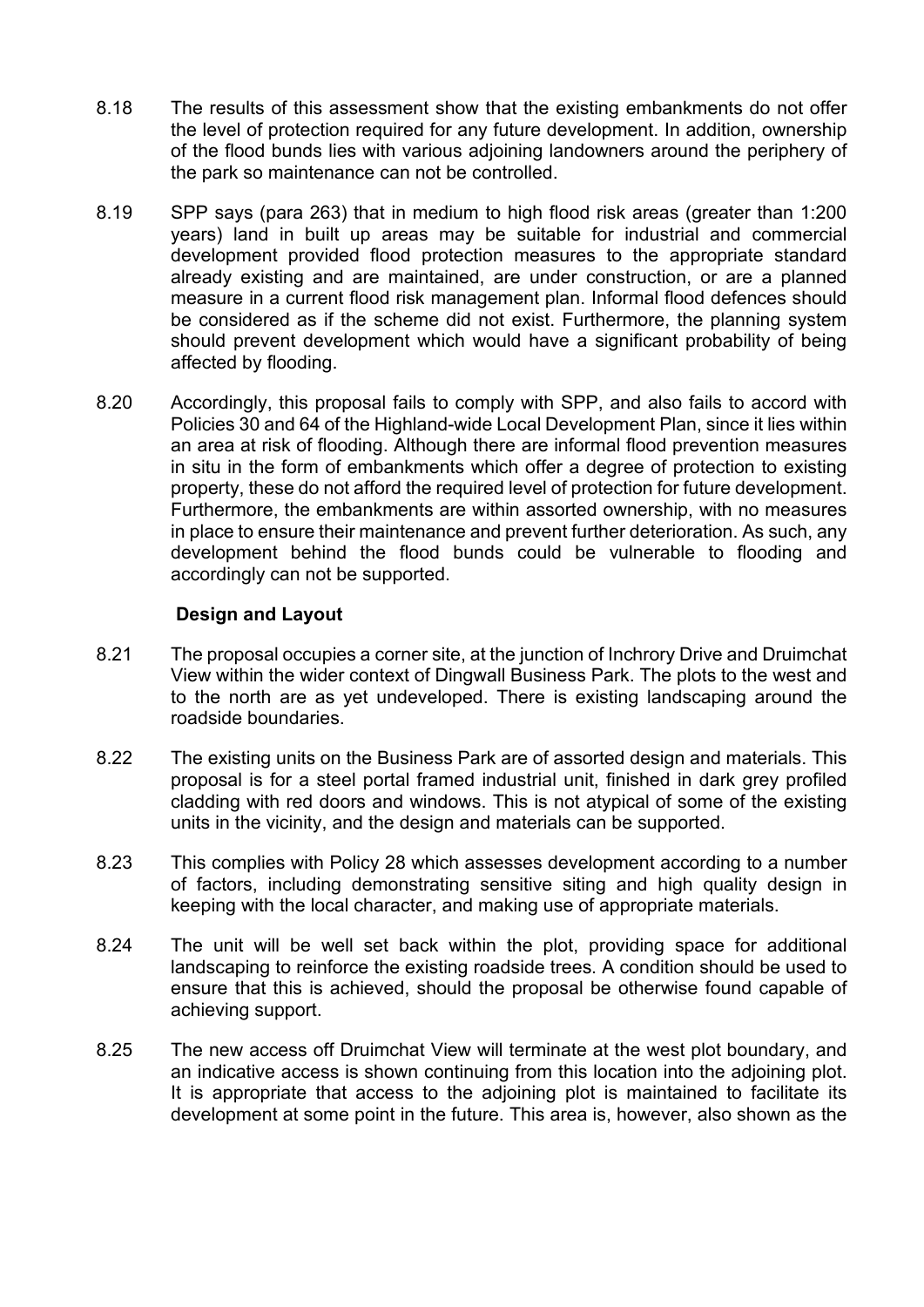turning head for this site, and requires to be within the application site boundary so that it can be ensured that it is provided as part of the development of this unit, and is thereafter available for the users of this unit.

- 8.26 Similarly, there is no provision for waste or recycling bins marked on the submitted plans. There is sufficient space for this to be provided. A condition can therefore be used to require these details to be submitted to and approved in writing by the Planning Authority should the development be otherwise found capable of support.
- 8.27 The plans show 7 car parking spaces along the building frontage. Transport Planning do not object to this proposal. However, cycle parking is not shown, but is required. A condition should be used to require the provision of covered cycle parking close to the building entrance, to help encourage the use of sustainable forms of transport including cycling.
- 8.28 No details of surface water drainage are shown. This should comply with the requirements of SuDS, and care should be taken to ensure that water does not run from the site onto the public road. Again, a condition can be used to require this to be provided.

#### **Referral to the Scottish Ministers**

8.29 Should planning approval otherwise be granted, this application will require to be notified to the Scottish Ministers, under Category 2 of Planning Circular 3 2009, pursuant to the Town and Country Planning (Notification of Applications) (Scotland) Direction 2009. This is due to the objection of SEPA to the proposals, in its role as a national government agency

#### **Other material considerations**

8.30 There are no other material considerations.

#### **Matters to be secured by Section 75 Agreement**

8.30 None

#### **9. CONCLUSION**

- 9.1 The principle of development in itself is acceptable and compatible with other existing land uses. However the proposal fails to comply with SPP, and also fails to accord with Policies 30 and 64 of the Highland-wide Local Development Plan, in that it lies within an area at risk of flooding. Although there are informal flood prevention measures in situ in the form of embankments, these do not afford the required level of protection. Furthermore, the embankments are within assorted ownership, with no measures in place to ensure their maintenance and prevent further deterioration. As such, any development behind the flood bunds could be vulnerable to flooding and accordingly can not be supported.
- 9.2 The Council in conjunction with HIE and SEPA are actively exploring options to try and resolve the matter however at this juncture there is no clear timetable for securing a resolution. Accordingly the Planning Service is not in a position to recommend the application for approval.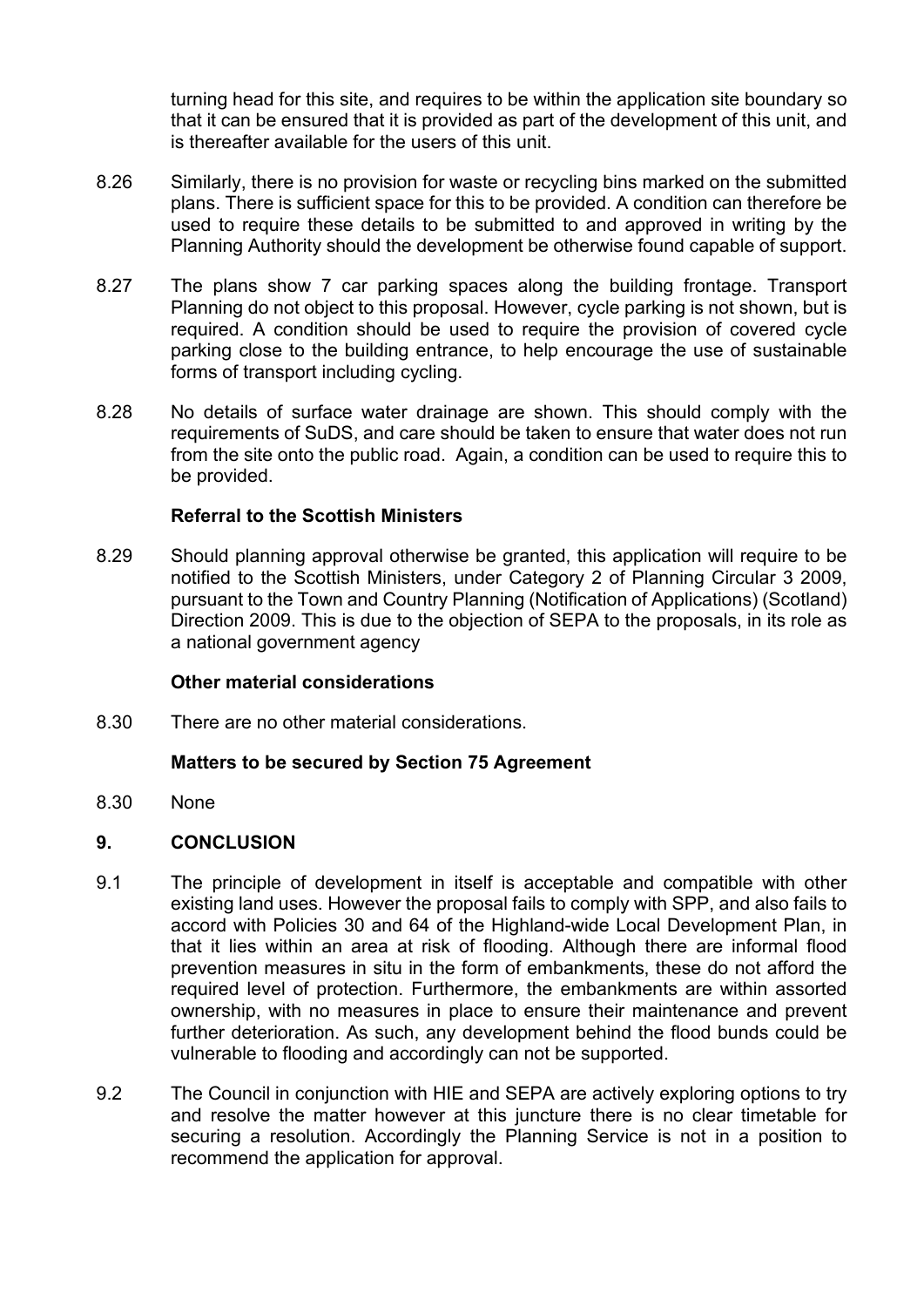9.2 All relevant matters have been taken into account when appraising this application. It is considered that the proposal does not accord with the principles and policies contained within the Development Plan and is unacceptable in terms of applicable material considerations.

#### **10. IMPLICATIONS**

- 10.1 Resource: Not applicable.
- 10.2 Legal: Not applicable.
- 10.3 Community (Equality, Poverty and Rural): Not applicable.
- 10.4 Climate Change/Carbon Clever: Not applicable.
- 10.5 Risk: Not applicable.
- 10.6 Gaelic: Not applicable.

### **11. RECOMMENDATION**

| <b>Action</b><br><b>issued</b>                                             | required before                           |  | <b>decision</b> No |     |                                                              |                |
|----------------------------------------------------------------------------|-------------------------------------------|--|--------------------|-----|--------------------------------------------------------------|----------------|
|                                                                            | <b>Notification to Scottish Ministers</b> |  |                    | No  | Unless minded to approve<br>contrary<br>to<br>recommendation | <b>Officer</b> |
|                                                                            | Conclusion of Section 75 Obligation       |  |                    | No. |                                                              |                |
| Revocation of previous permission                                          |                                           |  | No.                |     |                                                              |                |
| <b>Subject to the above, it is recommended that planning permission be</b> |                                           |  |                    |     |                                                              |                |

**REFUSED,** for the following reasons:

## **Reasons for Refusal**

1. The proposal fails to comply with Scottish Planning Policy, and also fails to accord with Policies 30 and 64 of the Highland-wide Local Development Plan, in that it lies within an area at risk of flooding. Although there are informal flood prevention measures in situ in the form of embankments, these have been found to be substandard and do not afford the required level of protection. Furthermore, the embankments are within assorted ownership, with no measures in place to ensure their maintenance and prevent further deterioration. As such, development behind the flood bunds could be vulnerable to flooding and accordingly can not be supported.